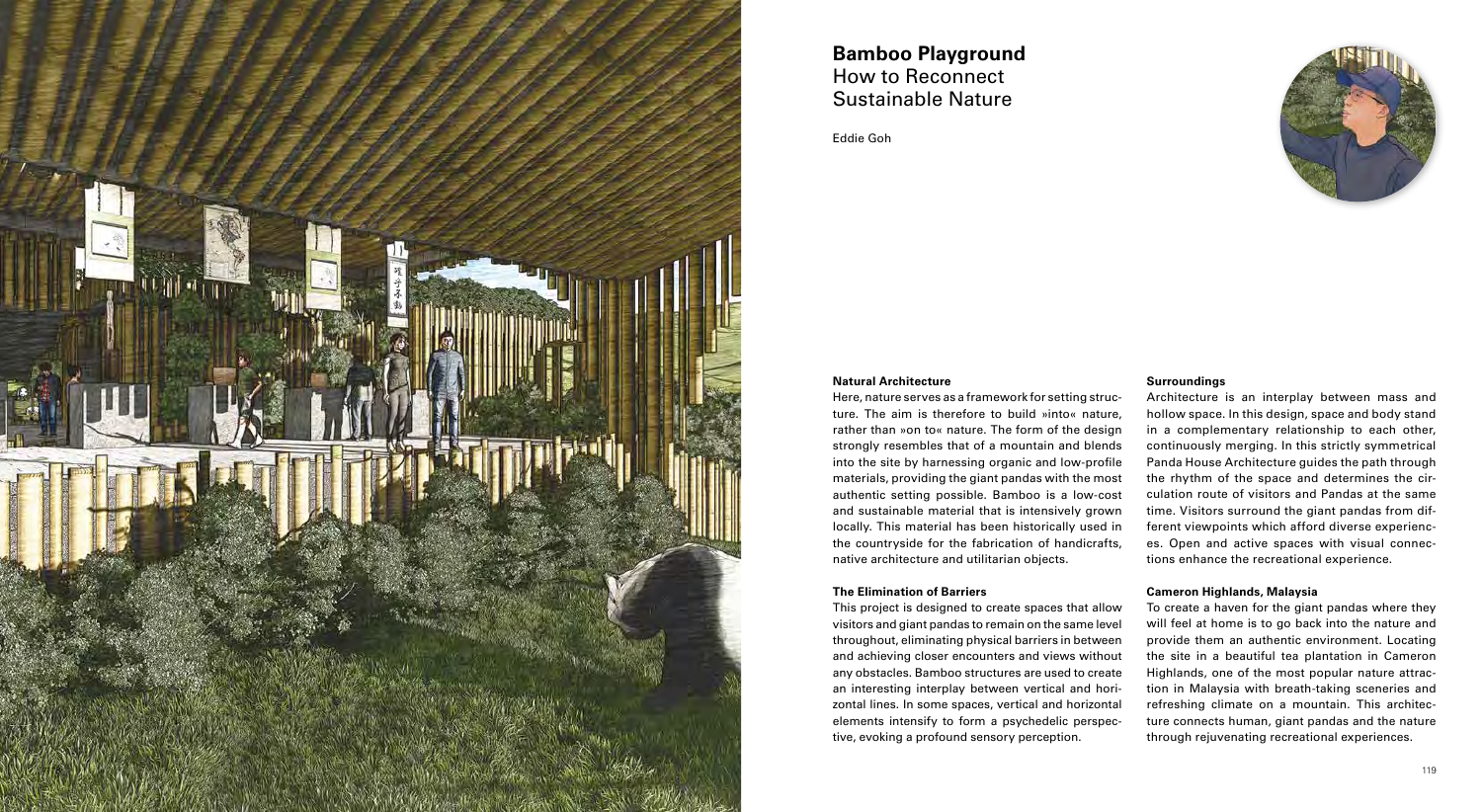





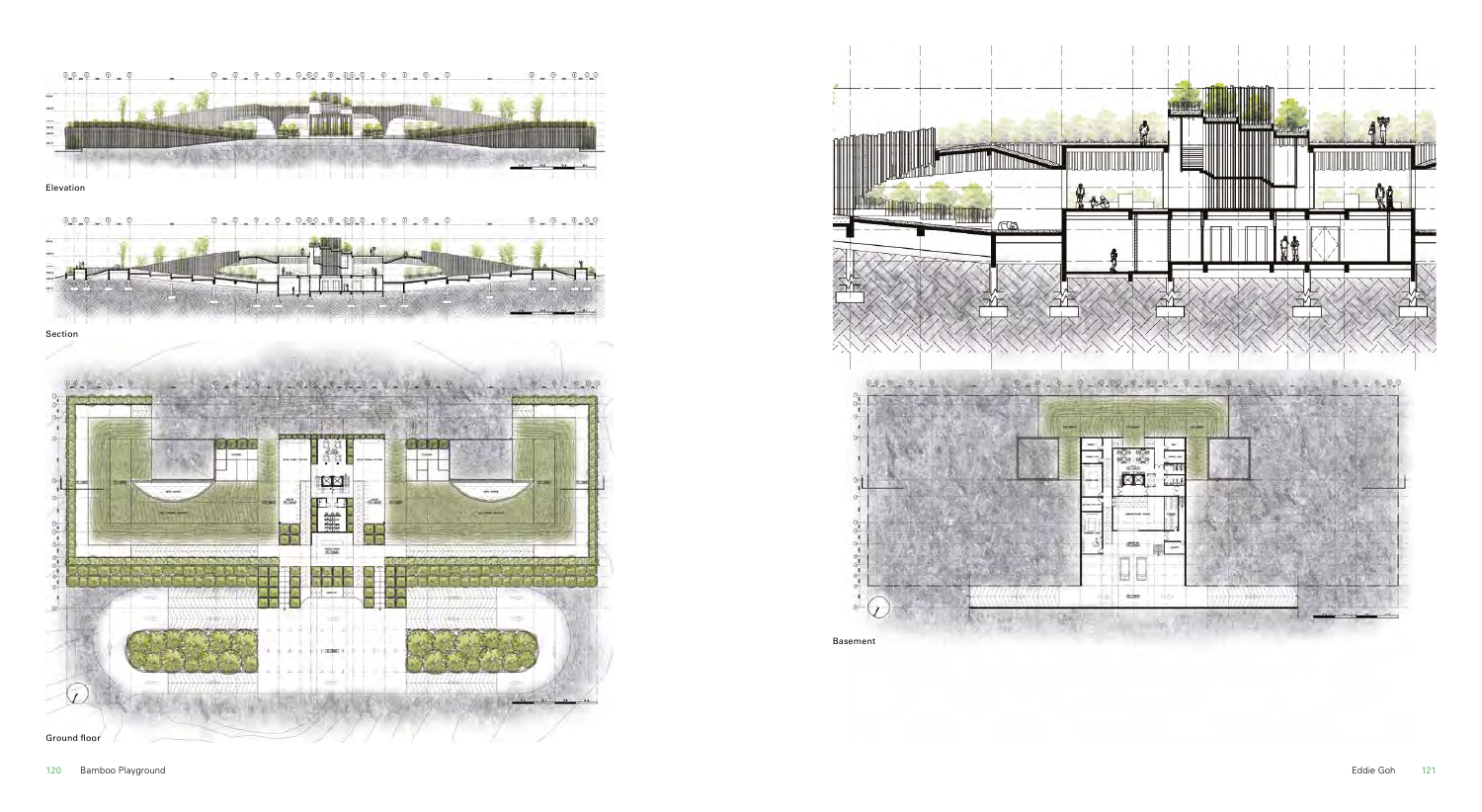Circulation

Panda enclosures Entrance area **Panorama views** Panorama views

### Pocket Garden

With multiple pocket gardens in the architecture, not only it brings aesthetic quality but also allowing the visitors to plant, harvest and enjoy their own tea leaves.



#### Surround & Around

Create activities and encourage circulation surrounding the giant pandas with different views and experience.





Barrier Elimination Using moats with gentle sloap to eliminate the need of physical barriers, allowing a closer encounter between the giant pandas and the visitors.









#### Up and Down

With viewing platforms on different locations, allowing the visitors to watch the giant pandas from different angles without any obstacle.



Walking With the Pandas Using ramps to create circulations that allow the visitors and giant pandas to stay at the same level all the time while eliminating physical barriers in between.